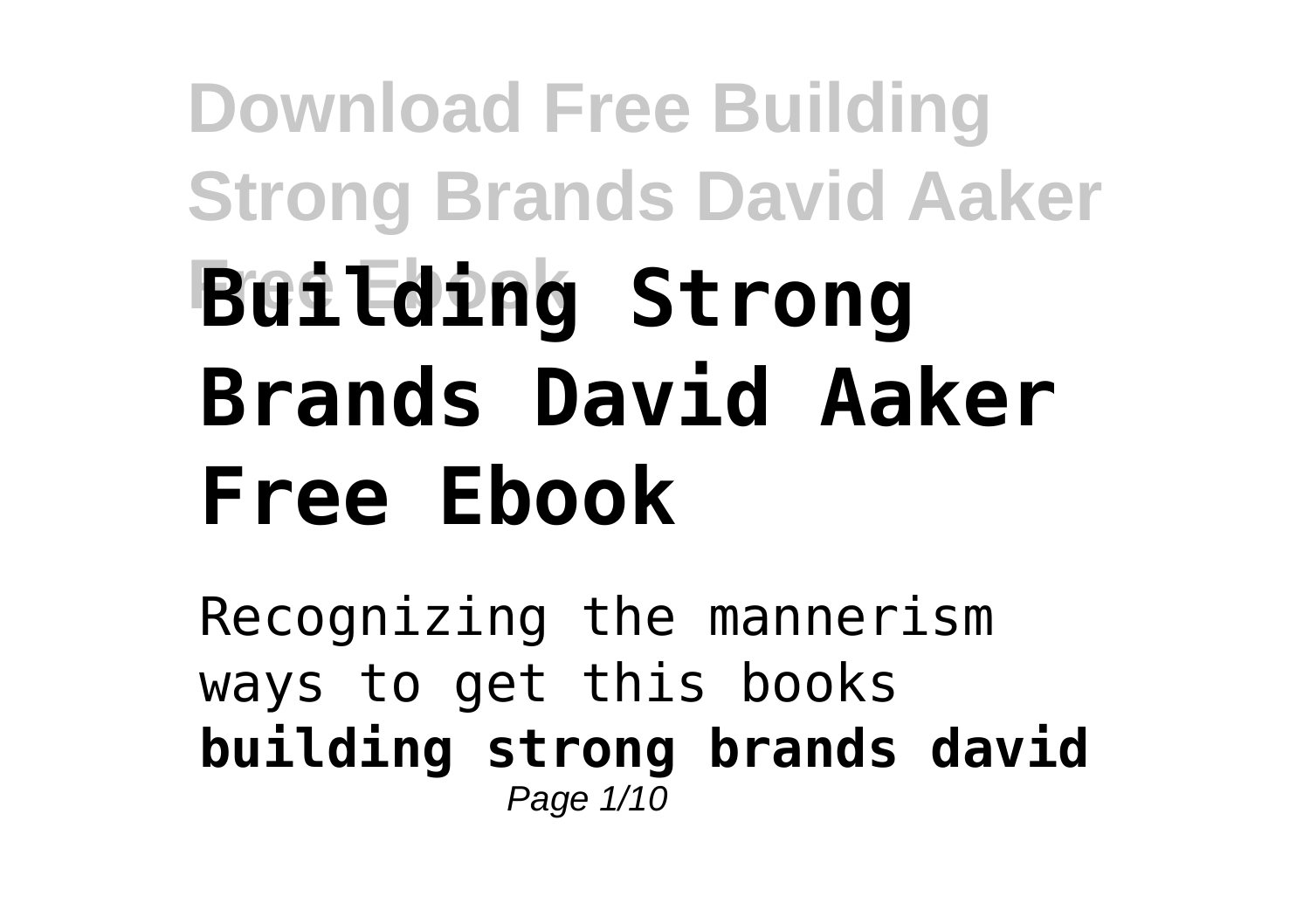**Download Free Building Strong Brands David Aaker Free Ebook aaker free ebook** is additionally useful. You have remained in right site to begin getting this info. acquire the building strong brands david aaker free ebook connect that we give here and check out the link. Page 2/10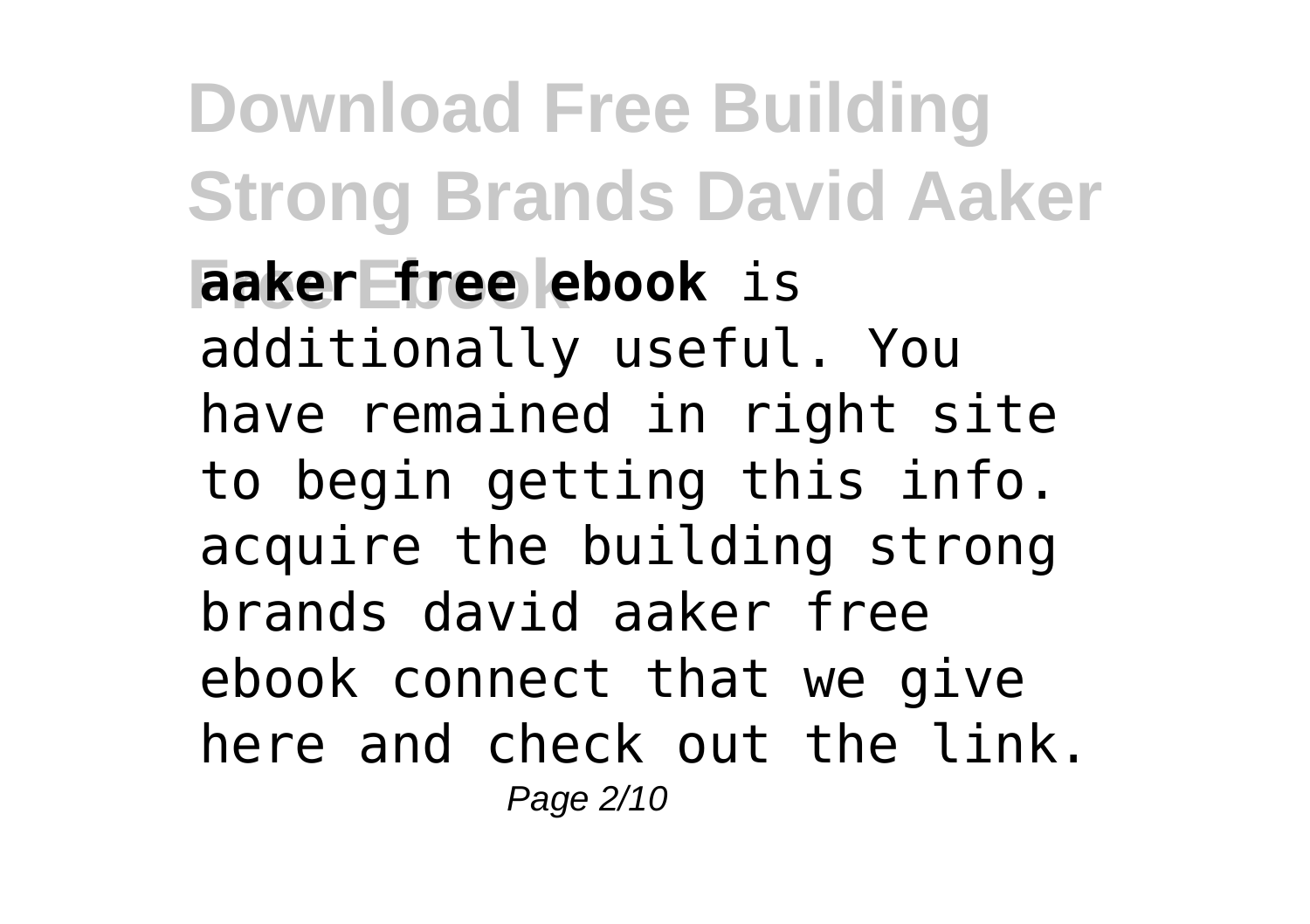## **Download Free Building Strong Brands David Aaker Free Ebook**

You could purchase guide building strong brands david aaker free ebook or get it as soon as feasible. You could quickly download this building strong brands david aaker free ebook after Page 3/10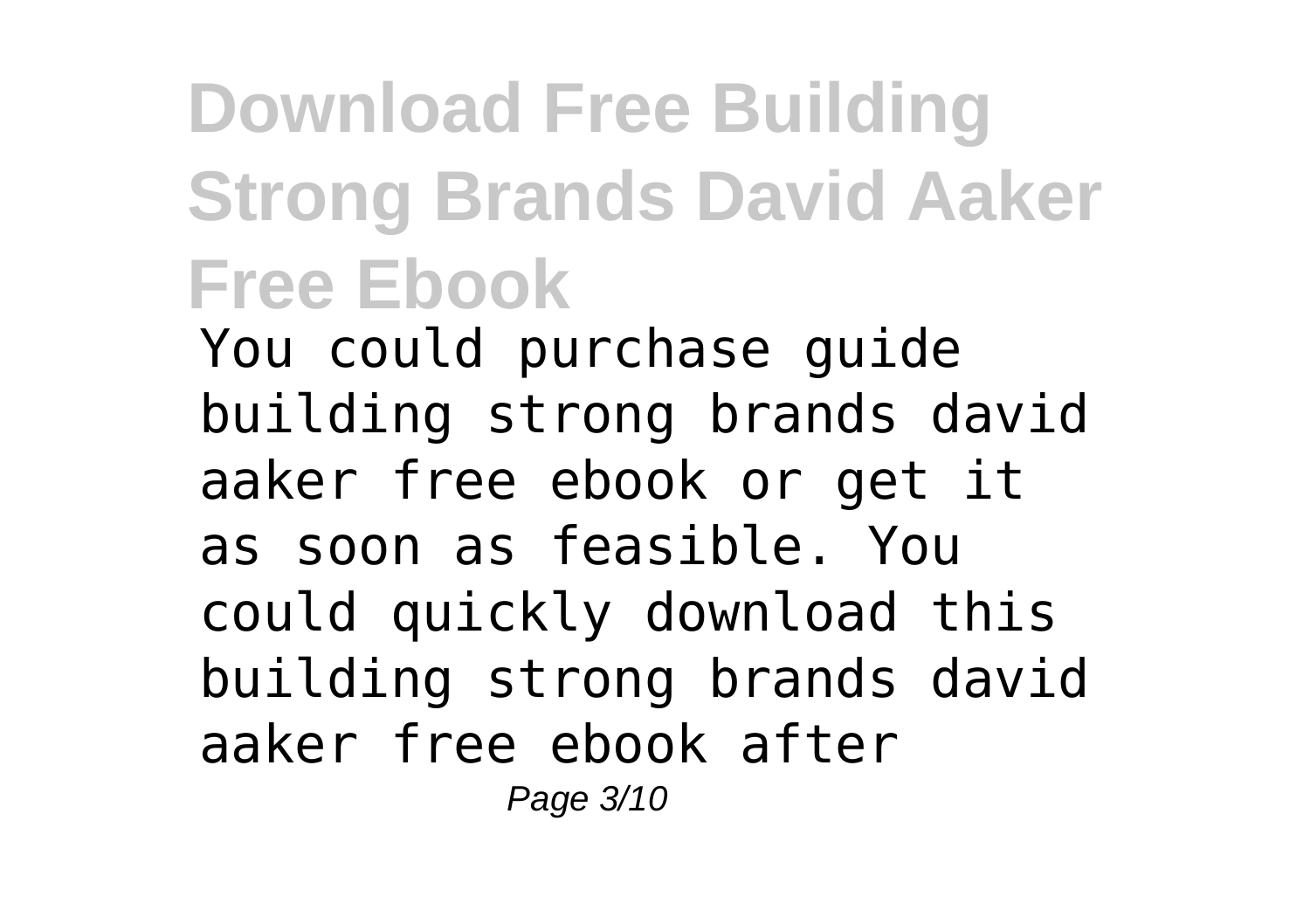**Download Free Building Strong Brands David Aaker Free Ebook** getting deal. So, bearing in mind you require the ebook swiftly, you can straight get it. It's appropriately utterly easy and suitably fats, isn't it? You have to favor to in this announce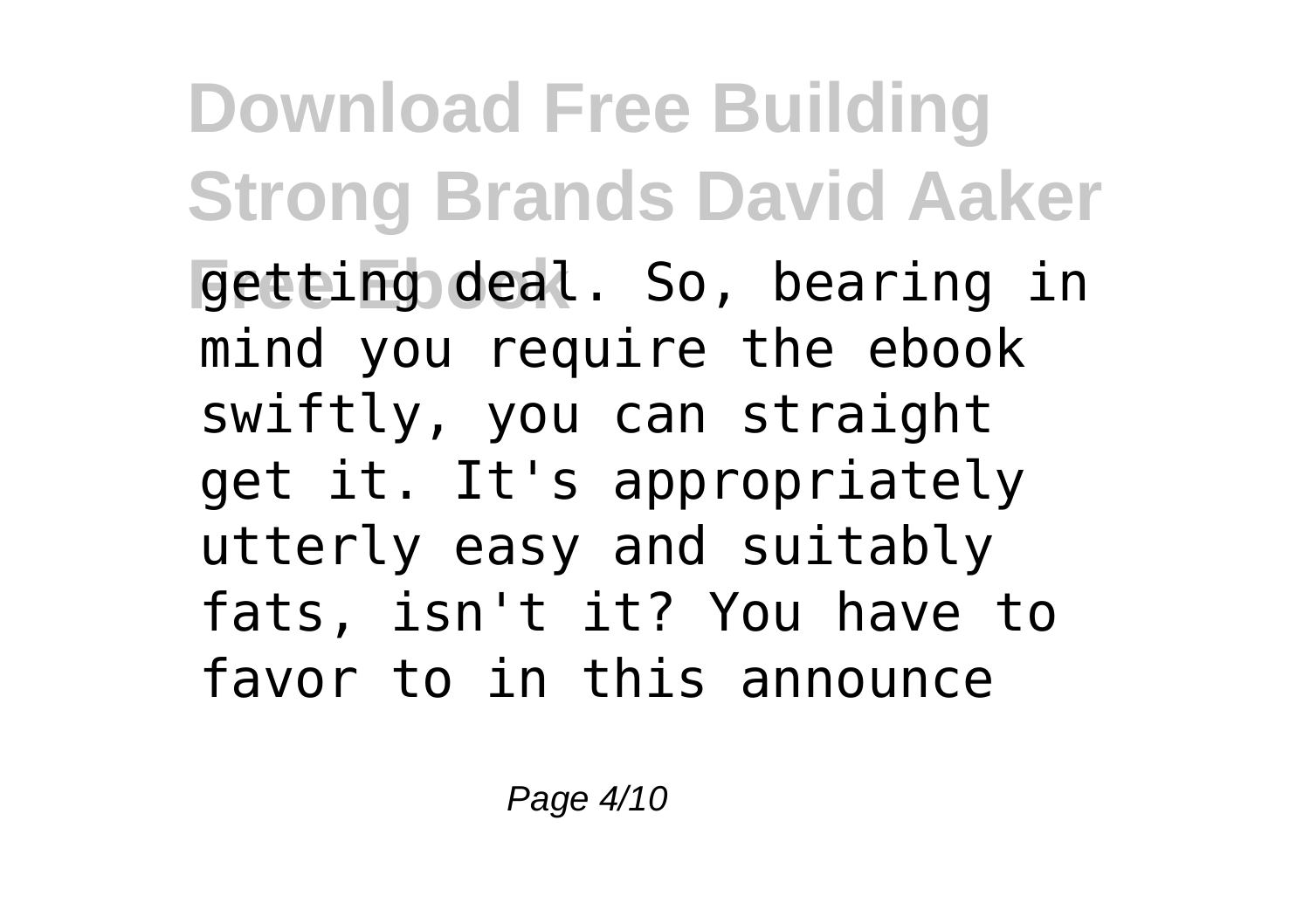**Download Free Building Strong Brands David Aaker Free Ebook** *Building Strong Brands David Aaker* Steven Forbes, founder of Forbes magazine, once stated "Your brand is the single most important investment you can make in your business" as it persuades Page 5/10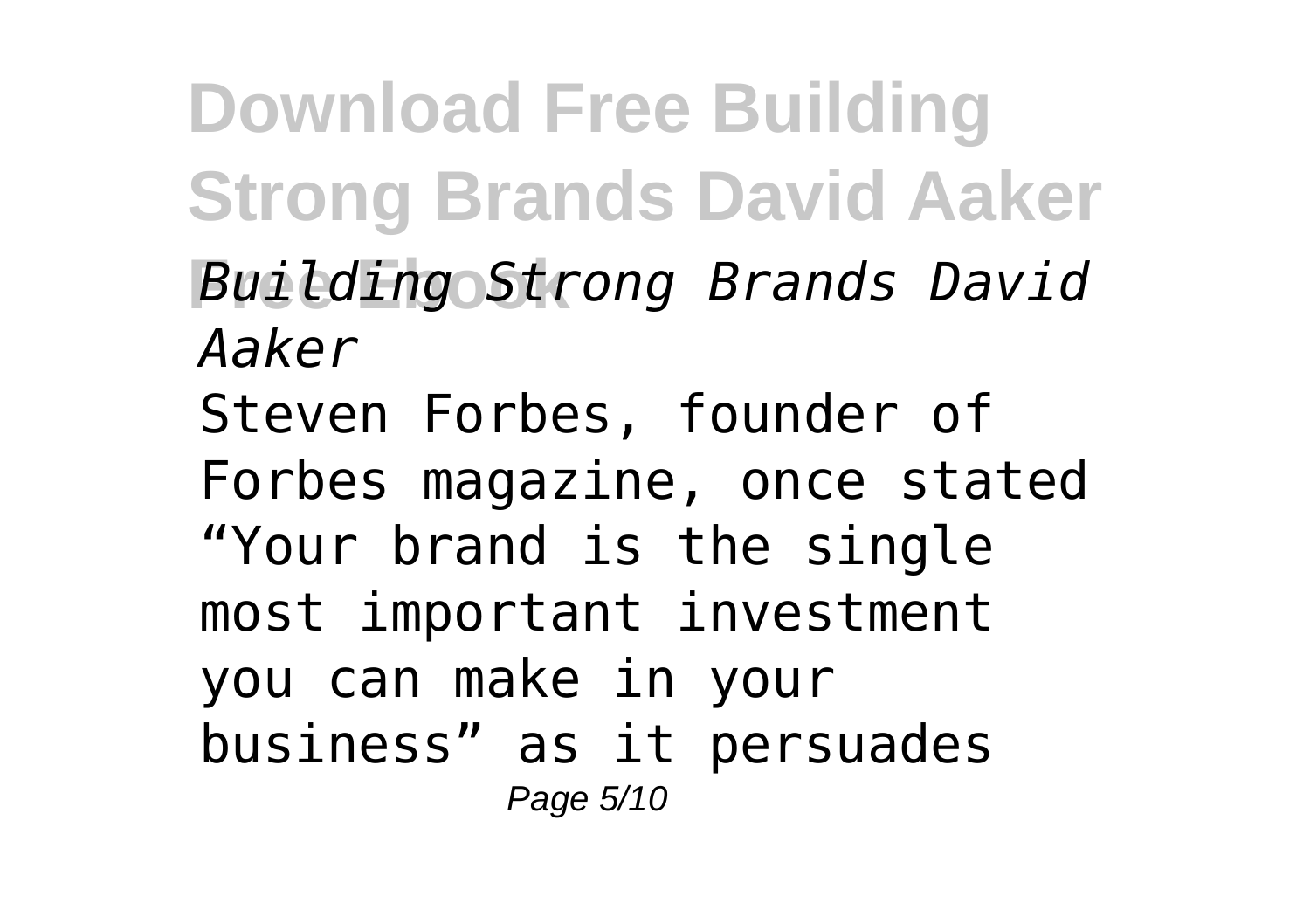**Download Free Building Strong Brands David Aaker Eustomers to pay more,** purchase more ...

*Brand Strategy* These stories could have a significant impact on new parents, convincing them to choose that brand of car Page 6/10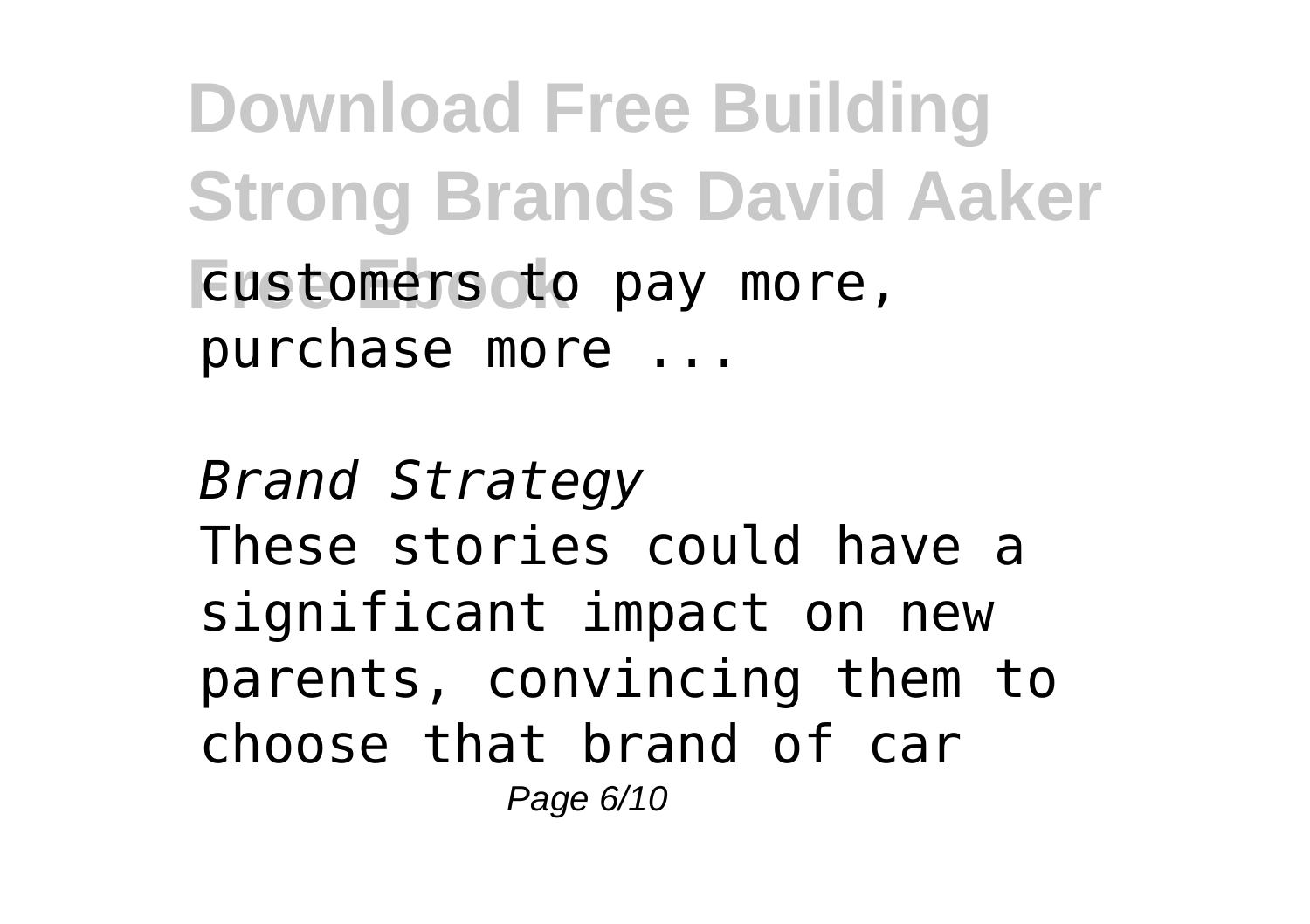**Download Free Building Strong Brands David Aaker Free Ets competitors. Stan** Mack is a business writer specializing in finance, business ...

*The Effects of Emotional Marketing* ET BrandEquity privacy and Page 7/10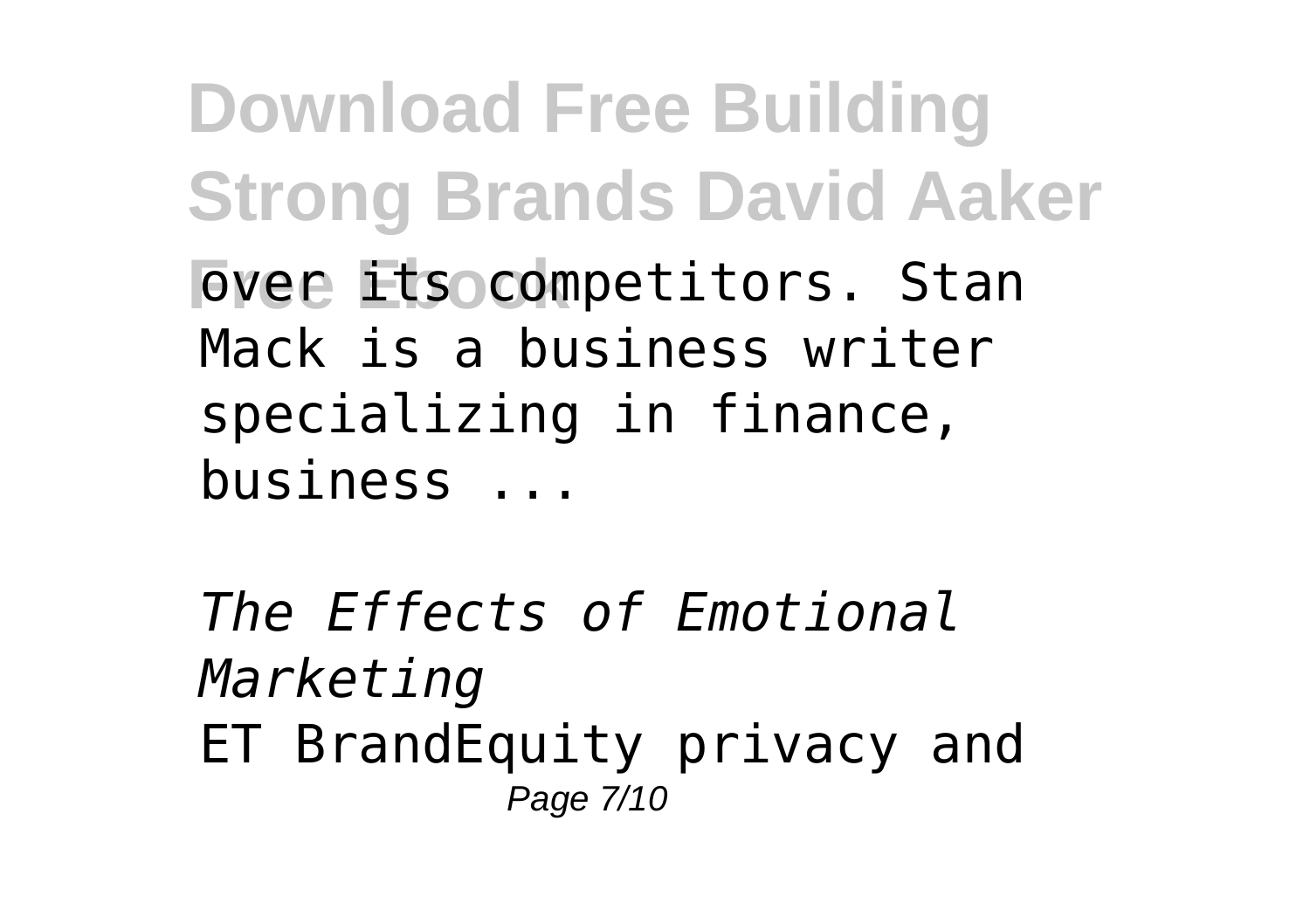**Download Free Building Strong Brands David Aaker Free Ebookie** policy has been updated to align with the new data regulations in European Union. Please review and accept these changes below to continue using the website. You ...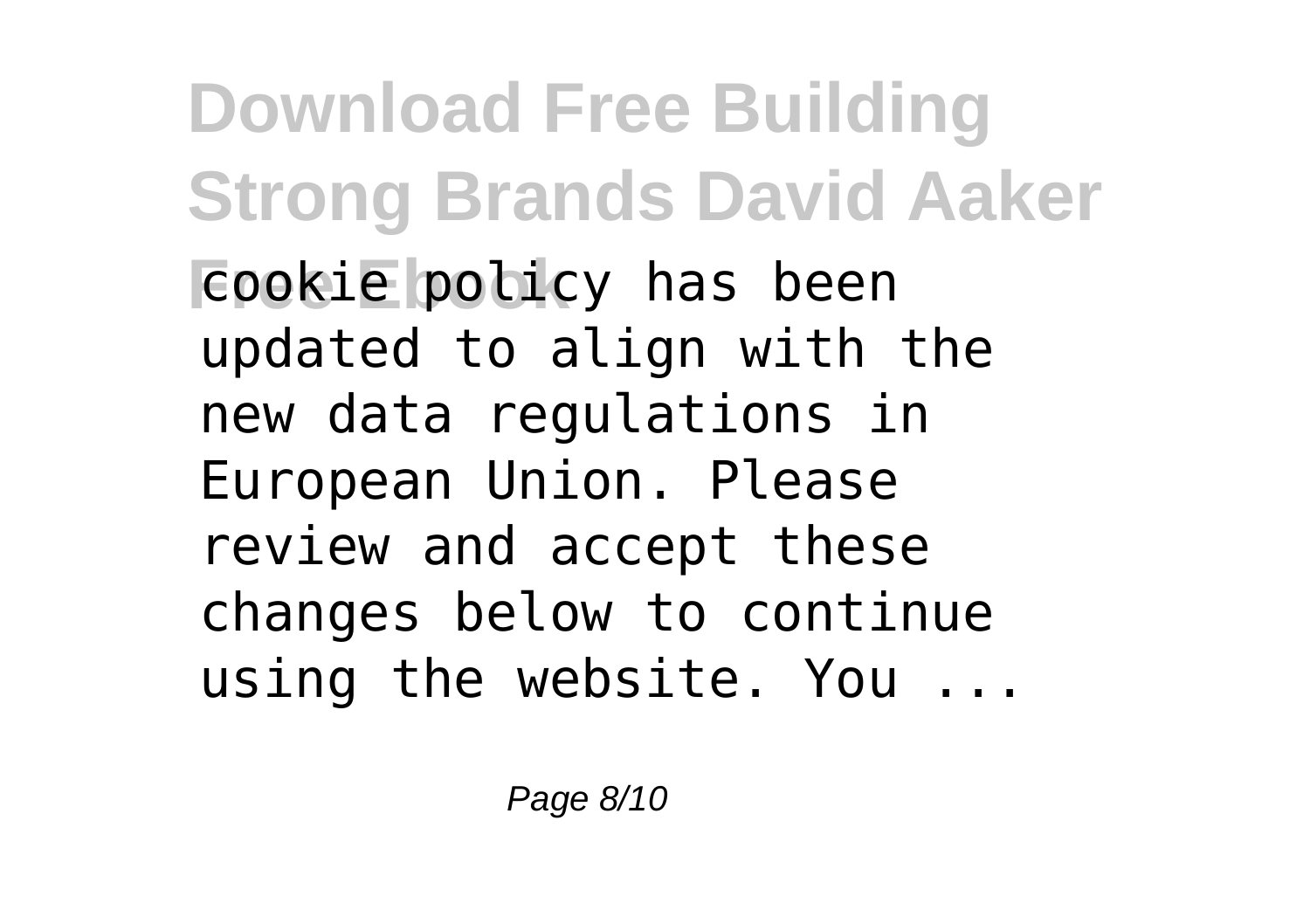**Download Free Building Strong Brands David Aaker Free Ebook** *Brand World Summit 2020* Steven Forbes, founder of Forbes magazine, once stated "Your brand is the single most important investment you can make in your business" as it persuades customers to pay more, Page 9/10